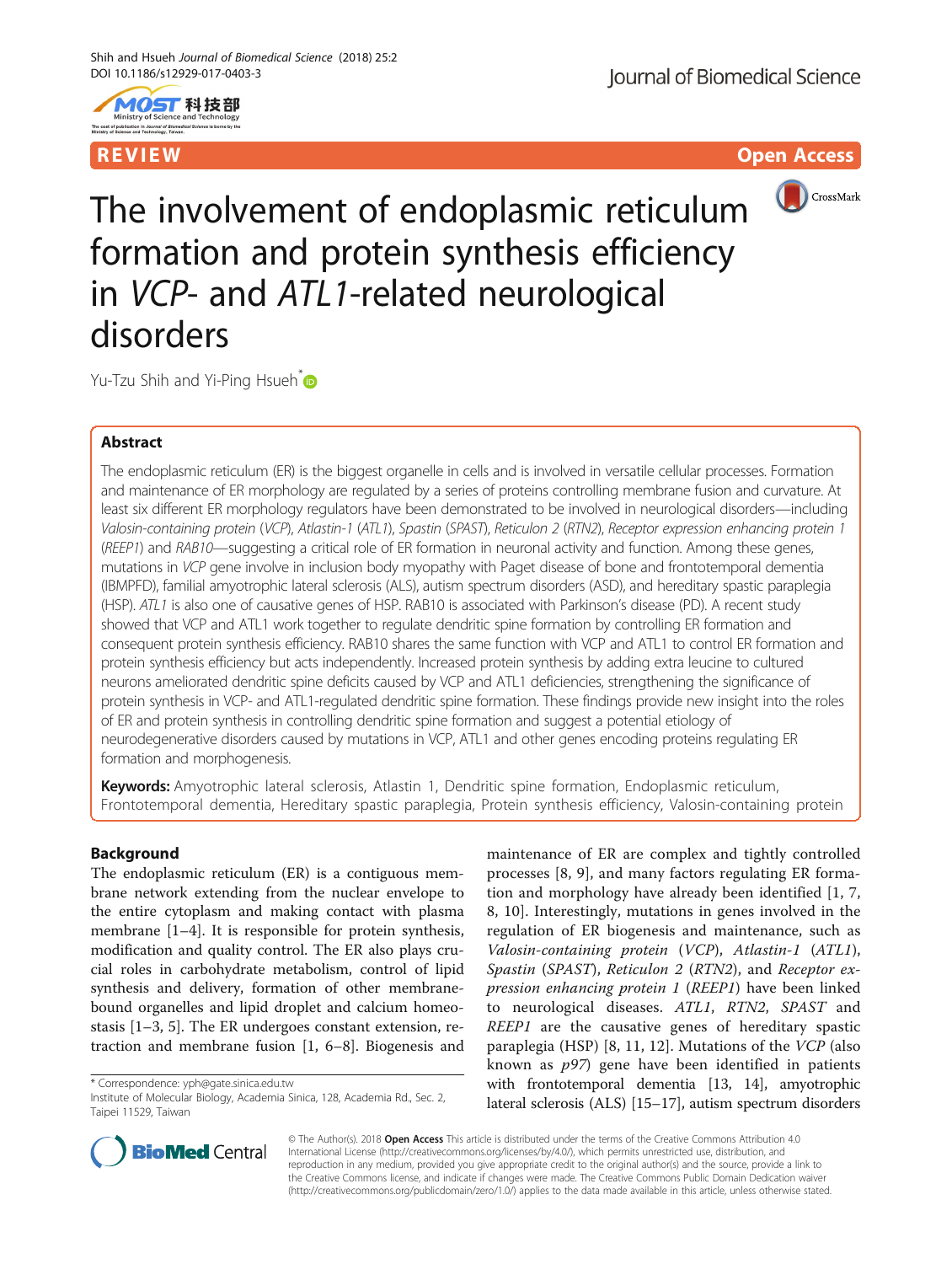(ASD) [\[18](#page-5-0)] and hereditary spastic paraplegia (HSP) [\[19](#page-5-0)]. These disease studies highlight the critical role of ER in neuronal function and activity (see Table 1 for a summary). Since ER is critical for many cellular processes, it is important to determine the precise mechanisms of ER involvement in these neurological disorders since such studies are foundation stones in designing potential therapeutics.

ER stress is well known to be relevant to neurodegenerative disorders [\[20](#page-5-0)–[22](#page-5-0)], making it an excellent downstream candidate of the ER morphology deficits controlling neuronal function. Many excellent reviews have discussed the role of ER stress in neurodegenerative disorders [[20](#page-5-0)–[22](#page-5-0)]. However, a recent study suggests that impairment of protein synthesis efficiency via dysregulation of ER biogenesis and maintenance is critical for dendritic spine deficiencies caused by mutations of three ER morphology regulators, VCP, ATL1 and RAB10 [\[23\]](#page-5-0). This finding raises the possibility that, in addition to ER stress, mutations of genetic factors involved in ER formation and the efficiency of downstream protein synthesis may contribute to multiple neurological disorders. In this review, the molecular functions of VCP and ATL1 and their roles in controlling ER formation and protein synthesis efficiency and dendritic spine formation are reviewed and discussed.

### VCP is involved in versatile cellular activities and multiple neurological diseases

VCP, a member of the AAA+ (ATPases Associated with diverse cellular Activities) protein family, acts as a molecular chaperon regulating multiple cellular processes [[24](#page-5-0)–[26](#page-5-0)], including ER-associated protein degradation [[27, 28\]](#page-5-0), the ubiquitin–proteasome system [\[24](#page-5-0), [29](#page-5-0)], ER and Golgi morphogenesis [\[30](#page-5-0)–[32\]](#page-5-0), chromatin-associated processes, amongst others [\[24](#page-5-0), [33](#page-5-0), [34\]](#page-5-0). These diverse activities are determined by the cofactors of VCP [\[26](#page-5-0)]. The two most studied VCP cofactors are the ubiquitin fusion degradation 1-like (UFD1L)-nuclear protein localization

Table 1 Molecular functions and disease associations of ER morphology regulators

|            | $\cdot$                                                |                                                                                          |
|------------|--------------------------------------------------------|------------------------------------------------------------------------------------------|
|            | Disease                                                | Molecular functions                                                                      |
| <b>VCP</b> | IBMPFD [13, 14]; ALS<br>[15-17]; ASD [18]; HSP<br>[19] | AAA+ ATPase; molecular chaperon;<br>cofactors quiding different functions<br>$[24 - 26]$ |
| $ATI$ 1    | <b>SPG3A [78]</b>                                      | Dynamin-like GTPase; driving<br>homotypic membrane fusion by<br>dimerization [79].       |
| RTN2       | SPG12 [80]                                             | ER shaping protein; interaction with<br>spastin [80].                                    |
|            | REEP1 SPG31 [81]                                       | ER-shaping protein; acts together<br>with spastin and atlastin-1 [45].                   |
|            | SPAST SPG4 [82]                                        | AAA+ ATPase; microtubule-severing<br>protein [83].                                       |
|            | RAB <sub>10</sub> PD-associated [84]                   | Small GTPase; controls ER tubule<br>extension and fusion [75]                            |

homolog 4 (NPL4) heterodimer [[35\]](#page-5-0) and P47 [\[36](#page-5-0)]. The VCP-UFD1L-NPL4 complex is mainly involved in protein degradation [[27, 28](#page-5-0), [37\]](#page-5-0) and chromatin-associated processes [[24\]](#page-5-0). When VCP binds to P47, it regulates homotypic membrane fusion of ER and Golgi apparatus [[30, 31](#page-5-0), [36](#page-5-0), [38, 39](#page-5-0)]. Since VCP uses its N-terminal overlapping binding sites to interact with P47 and the UFD1L-NPL4 dimer [\[40\]](#page-5-0), expression levels of VCP cofactors may alter complex formation and thereby influence the function of VCP in cells [[23\]](#page-5-0).

In 2004, Kimonis and colleagues provided the first evidence that mutations in the VCP gene result in inclusion body myopathy with Paget disease of bone and frontotemporal dementia (IBMPFD), which is a multiple tissue disorder associated with myopathy, bony defects and dementia [[13\]](#page-4-0). Later, whole exome sequencing further revealed that VCP is associated with other neurological disorders, including familial ALS [[15\]](#page-5-0), ASD [\[18\]](#page-5-0), and HSP [[19\]](#page-5-0). It is unclear why mutations in a single gene, VCP, result in various neurological disorders. Perhaps it is due to the diverse activities of VCP in cells. Since the functions of VCP are determined by its interacting cofactors [\[26\]](#page-5-0), the genetic diversity and/or expression levels of VCP cofactors likely influence the outcome of VCP deficiency, although direct evidence supporting this hypothesis is lacking.

### ATL1, a causative gene of SPG3A, acts as a membrane fusogen controlling ER formation

Approximately 60% of HSP patients carry autosomal dominant mutations in one of four genes: ATL1, SPAST, RTN2 and REEP1 [[10](#page-4-0)–[12,](#page-4-0) [41\]](#page-5-0). These four genes work together to drive homotypic ER membrane fusion and coordinate microtubule interactions with the tubular ER network (Table 1) [\[42](#page-5-0)–[45\]](#page-5-0). ATL1 acts as a membraneanchored dynamin-like GTPase and directly interacts with SPAST [\[46, 47\]](#page-5-0). The ATL1-SPAST complex also interacts with RTN2 and REEP1 [\[45](#page-5-0), [48, 49\]](#page-5-0). In addition, Drosophila Atlastin functionally associates with TER94 (Transitional endoplasmic reticulum ATPase 94), the VCP ortholog in Drosophila [[50](#page-5-0)]. Mammalian VCP also coimmunoprecipitates with ATL1 [\[23](#page-5-0)]—the member of the Atlastin protein family predominantly expressed in the brain [[42](#page-5-0)]—suggesting a physical association of VCP with ATL1 in mammalian brains. Since VCP mutation has been identified in patients with HSP [[19](#page-5-0)], it seems plausible that VCP and ATL1 work together to control the function and activity of neurons. We discuss evidence supporting this possibility below.

## Abnormal neuronal morphology as a feature of neurological disorders

Neurons are highly differentiated cells with specialized subcellular structures, including axon, dendrite and synapses.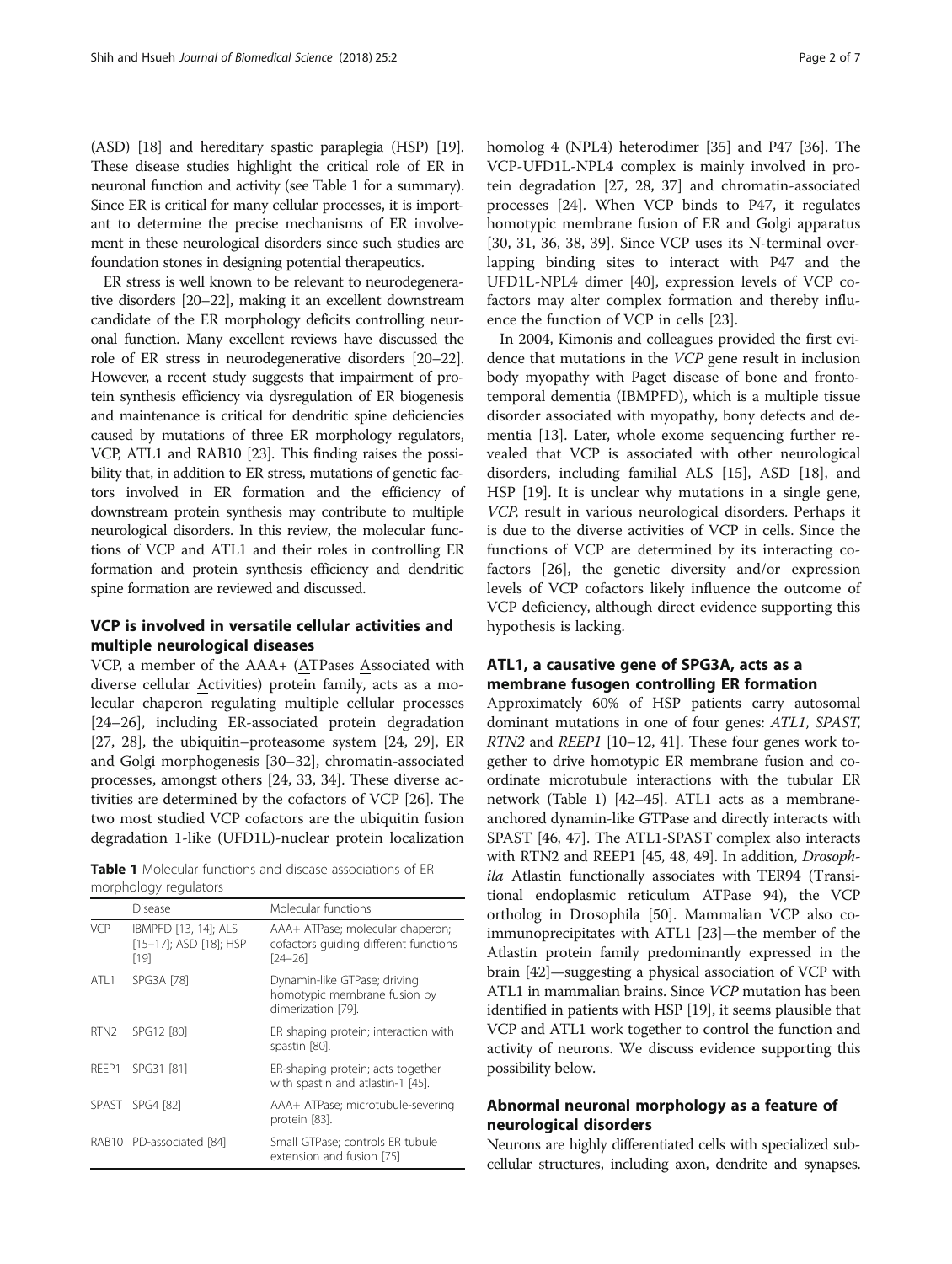All these subcellular structures are essential for neurons to transmit signals among neurons and required for neuronal function and activity. In mammalian brains, excitatory synapses are mainly localized at the tips of dendritic spines, the tiny protrusions emerging from dendrites [\[51\]](#page-5-0). Thus, the morphological features of neurons, such as the size and density of dendritic spines, dendritic arbors and branching level and axonal length, are highly relevant to the function of neurons. The impairments of formation and/or maintenance of these structures result in neuronal defects and neurological disorders. Especially, synaptopathy, such as dendritic spine pathology, is most relevant to many psychiatric, neurodevelopmental and neurodegenerative disorders [[52](#page-5-0)–[54](#page-5-0)]. Morphological change (enlargement, shrinkage or elongation) of dendritic spines and/or alteration (increase or decrease) of dendritic spine density have been demonstrated in various neurological disorders, including Alzheimer's disease, frontotemporal dementia, schizophrenia, ASD, etc. [[52](#page-5-0), [55, 56\]](#page-5-0). The morphological changes of dendritic spines are directly related to synaptic strength and the spine loss reflects a deficit of neuronal connectivity [\[57](#page-5-0)–[59\]](#page-6-0). Though electrophysiological studies are still recommended to confirm the conclusion of synaptic deficits, morphological and density analyses of dendritic spines provides the easy and reliable ways to assess synaptic deficits and the potential impairment of neuronal activity. Dendritic spine deficits serve as useful indicator to evaluate pathological condition in various neurological disorders, including neurodevelopmental disorders as well as neurodegenerative diseases.

### Vcp deficiency impairs neuronal morphology

Initial evidence supporting a role for VCP in regulating neuronal morphology came from a study about neurofibromin, a protein product encoded by the neurofibromatosis type I (Nf1) gene [\[60](#page-6-0)–[62\]](#page-6-0). Using a series of biochemical analyses, VCP and P47 were shown to interact with neurofibromin in rat brain extracts and HEK293 cells [[60](#page-6-0)]. Expression of individual VCP- and neurofibromin-interacting domains to disrupt complex formation of neurofibromin and VCP reduced the density of dendritic spines [\[60](#page-6-0)]. Furthermore, reduction of Nf1 and Vcp expression decreased dendritic spine density [[60](#page-6-0)]. Thus, the neurofibromin-VCP complex in neurons regulates the formation of excitatory synapses. Since VCP overexpression rescues Nf1 haploinsufficiency [\[60\]](#page-6-0) and because the subcellular distribution of VCP is altered in  $Nf1^{+/-}$  mouse brains [\[60](#page-6-0)], it would appear that VCP acts downstream of neurofibromin in regulating dendritic spine density.

In addition to dendritic spine formation in mammalian brains, Drosophila Ter94 is required for dendritic pruning during metamorphosis [\[63\]](#page-6-0). Ter94 deficiency results in mislocalization and gain-of-function of the Drosophila homolog of the human RNA-binding protein TAR–DNAbinding protein of 43 k-Daltons. A protein degradationindependent pathway is suggested to be involved in the role of Ter94 in dendritic pruning [\[63](#page-6-0)].

Taken together, the studies in both rodents and Drosophila support the role of VCP in regulation of neuronal morphology. The morphological defects caused by VCP deficiency likely impair neuronal function and activity and result in pathological condition. However, the above studies were still limited to in vitro cultured neurons. More in vivo studies using mouse models or patients' samples are required to verify the results of cultured neurons. It is also intriguing to explore where specific brain region(s) is more susceptible to NF1 and VCP deficiency.

## Involvement of ER morphology and protein synthesis in regulating dendritic spine density

Given the fact that VCP is involved in multiple cellular processes, it has been challenging to investigate the molecular etiology of VCP-related disorders. Since ubiquitin- and VCP-positive protein aggregations in muscle are a hallmark of patients with IBMPFD [[13,](#page-4-0) [64\]](#page-6-0), protein degradation defects caused by VCP deficiency have been recognized as an important pathogenic mechanism for VCP-related disorders. However, accumulated evidence suggests that the consequences of VCP deficiency in different types of cells vary. For instance, expression of VCP IBMPFD mutants induces polyubiquitinated protein aggregation in mouse myoblast C2C12 cells [[65\]](#page-6-0) but not in cultured hippocampal neurons [[60](#page-6-0)], while still reducing dendritic spine density [\[23,](#page-5-0) [60](#page-6-0)]. These results suggest that another mechanism, in addition to the protein aggregation induced by VCP IBMPFD mutants, is critical for dendritic spine impairment.

Since the functions of VCP are determined by its cofactors, evaluating the roles of VCP's cofactors in dendritic spine formation may reveal how VCP controls dendritic spine formation. Based on this rationale, two major cofactors of VCP—namely the UFD1L-NPL4 heterodimer and P47—have been knocked down individually in cultured hippocampal neurons. Although the UFD1L-NPL4 heterodimer is well-known to guide VCP's regulation of protein degradation and chromatinassociated processes [[24](#page-5-0)], knockdown of UFD1L to disrupt the function of the UFD1L-NPL4 heterodimer did not influence the dendritic spine density of cultured hippocampal neurons [[23\]](#page-5-0), suggesting that UFD1L-NPL4 heterodimer-dependent processes are not critical to dendritic spine formation. In contrast, knockdown of P47 reduced dendritic spine density [\[23](#page-5-0)]. Moreover, P47 overexpression rescued the spine phenotype caused by partially reduced VCP expression using a knockdown approach in cultured neurons, suggesting that P47 acts downstream in VCP-mediated dendritic spine formation [\[23](#page-5-0)].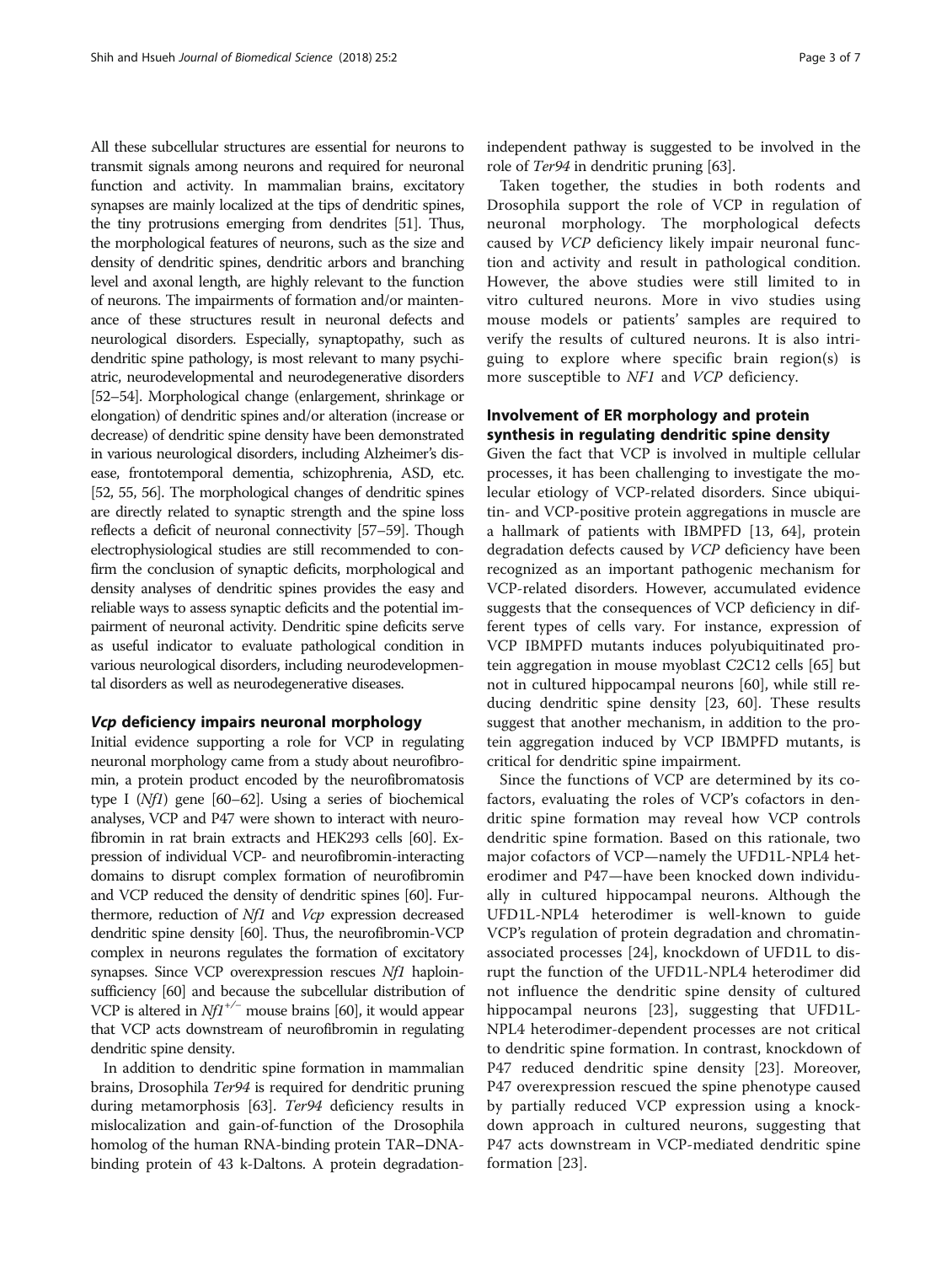Previous studies indicate a role for the VCP-P47 complex in homotypic membrane fusion of intracellular membrane-bound organelles, particularly ER [[32](#page-5-0), [36,](#page-5-0) [66](#page-6-0)]. Experiments using DsRed-ER (a red fluorescent protein fused with ER-targeting and -retention sequences) to label ER revealed that knockdown of VCP or P47, or overexpression of VCP IBMPFD mutants, indeed reduced the distribution of ER along dendrites in cultured neurons as well as in brains [[23\]](#page-5-0). Further experiments using transmission electron microscopy to analyze knock-in mice carrying the R95G IBMPFD mutation in the Vcp gene demonstrated that the length and amounts of rough ER in soma are reduced by VCP IBMPFD mutation [[23](#page-5-0)], supporting that neuronal ER is impaired by  $Vcp$ deficiency.

In addition to the reduced amounts of rough ER, attachment of ribosomes to rough ER also decreased under expression of VCP IBMPFD mutant [[23\]](#page-5-0). Since ER is critical for the synthesis of membrane, secreted and cytosolic proteins [[67](#page-6-0)–[69](#page-6-0)], a reduction of ribosomal attachment on ER likely has a global effect on the protein synthesis of neurons. The effect of VCP deficiency on protein synthesis was directly investigated by bioorthogonal non-canonical amino acid tagging [[70\]](#page-6-0) and surface sensing of translation [[71](#page-6-0)]; the former uses L-azidohomoalanine to label newly synthesized proteins, whereas puromycin is integrated into newly synthesized proteins in the latter. Both of these methods revealed that the amount of newly synthesized proteins within 1 h of labeling was reduced under VCP deficiency [[23\]](#page-5-0). However, labeled protein amounts after 4 or 6 h were not obviously different between wild type and VCP-deficient neurons [[23](#page-5-0)]. This finding indicates that VCP deficits impair the efficiency of protein synthesis but not total protein levels, implying that unstable proteins may be more sensitive to VCP deficiency.

By increasing protein synthesis to rescue the dendritic spine deficits caused by VCP deficiency can further strengthen the notion that inefficient protein synthesis is indeed the key downstream outcome of VCP deficiency. The branched-chain amino acid, especially the leucine, is well-known to activate the mTOR pathway that upregulates protein synthesis [\[72](#page-6-0)–[74\]](#page-6-0). Adding extra leucine in cultured media increased the protein synthesis of VCP-deficient neurons [\[23](#page-5-0)]. Importantly, the dendritic spine defects caused by VCP deficiency were also effectively rescued to levels comparable to those of wild type neurons by leucine supplements [[23\]](#page-5-0). The results of these leucine rescue experiments concluded that VCP mutation or deficiency result in impairment of ER formation and a reduction of protein synthesis efficiency and, consequently, impair dendritic spine formation.

## Convergence of multiple ER formation pathways to control dendritic spine formation

If ER malformation is sufficient to impair protein synthesis efficiency and to result in reduced dendritic spine density, it is reasonable to speculate that other regulators of ER morphology also control protein synthesis efficiency and dendritic spine density. In addition to VCP, many other regulators of ER morphology have been identified. Two other ER morphology regulators, ATL1 and RAB10, have been assessed. RAB10, a small GTPase, regulates ER tubule growth, which is independent of the membrane fusion controlled by ATL1 [\[75\]](#page-6-0). Expression of the ATL1 SPG3A mutant or the GDP-locked T23 N mutant of RAB10 impairs ER formation in cultured neurons and reduces protein synthesis efficiency [\[23\]](#page-5-0). Importantly, dendritic spine density of cultured hippocampal neurons is reduced by Atl1 and Rab10 deficiencies [\[23](#page-5-0)]. These studies support the hypothesis that normal ER formation is critical for protein synthesis and for controlling dendritic spine formation.

A previous study suggested that the VCP-P47 complex acts with an unknown membrane fusogen to control homotypic membrane fusion [\[76](#page-6-0)]. Since ATL1 functions as an ER fusogen and because ATL1 interacts with VCP [[23\]](#page-5-0), ATL1 is therefore an excellent candidate as an interacting partner with VCP to control ER formation and dendritic spine formation. Indeed, in VCPknockdown neurons, overexpression of wild-type ATL1 increases the density of dendritic spines of cultured hippocampal neurons. Expression of disease-associated mutants of both VCP and ATL1 does not further reduce dendritic spine density compared with single transfected neurons [\[23](#page-5-0)]. In contrast, expression of the GDP-locked T23 N mutant of RAB10 further reduces dendritic spine density of neurons expressing the VCP IBMPFD mutant [[23\]](#page-5-0). Taken together, these experiments suggest that ER formation and associated protein synthesis efficiency is a common downstream pathway of multiple upstream regulators (such as VCP-P47-ATL1 and RAB10) controlling dendritic spine formation (Fig. [1\)](#page-4-0).

### Conclusion

Although VCP possesses multiple different functions in cells, its regulation of ER formation is critical for controlling dendritic spine density. Among ER-dependent cellular processes, protein synthesis is particularly important for VCP-, ATL1-, P47- and RAB10-regulated dendritic spine formation. Previous study indicated that tubular rough ER is concentrated at the bases of dendritic spines to meet their demands in response to synaptic stimulation [[77](#page-6-0)]. The studies summarized above provide a mechanism underlying the role of ER and protein synthesis in controlling dendritic spine formation. Nevertheless, several questions remain unanswered. First, whether apart from VCP,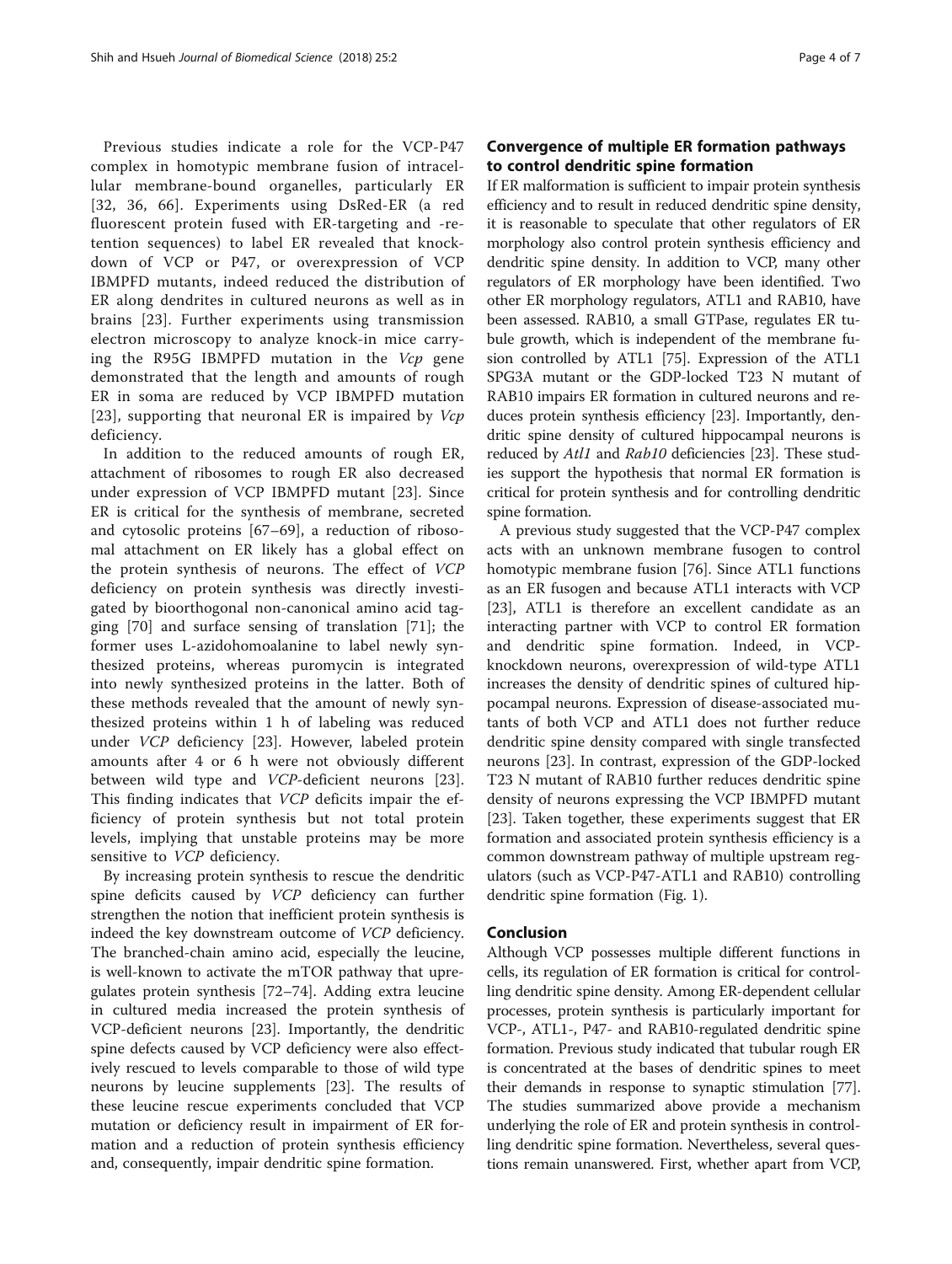<span id="page-4-0"></span>

dendritic spine formation

ATL1, P47 and RAB10, other regulators of ER morphology have a similar function in protein synthesis and dendritic spine formation. Second, are any specific proteins particularly sensitive to ER malformation? For instance, are short half-life proteins and/or membrane and secreted proteins more susceptible to VCP-, ATL1-, P47- and RAB10-related ER defects? Third, in vivo evidence to support the effect of ER malformation on dendritic spine formation is still lacking. Fourth, since VCP acts downstream of neurofibromin to regulate dendritic spine formation, it would be intriguing to explore whether ER formation and protein synthesis also contribute to neurofibrominmediated dendritic spine formation. Finally, leucine supplementation seems to be potentially useful for increasing dendritic spine density in vivo. Investigation of the beneficial effects of leucine supplementation on mouse models of VCP- and HSP-related disorders is warranted, potentially providing research avenues for future therapeutics. If protein synthesis efficiency is indeed involved in the etiology of VCP- and HSP-related disorders, it suggests that nutrient and genetic factors may have synergistic effects on induction of these neurodegenerative disorders. Thus, environmental factors, such as nutrients, should also be taken into consideration when investigating VCP- and HSP-related disorders.

#### Abbreviations

AAA + : ATPases associated with diverse cellular activities; ALS: amyotrophic lateral sclerosis; ASD: autism spectrum disorders; ATL1: atlastin-1; ER: endoplasmic reticulum; HSP: hereditary spastic paraplegia; IBMPFD: inclusion body myopathy with Paget disease of bone and frontotemporal dementia; NPL4: nuclear protein localization homolog 4; PD: Parkinson's disease; REEP1: receptor expression enhancing protein 1; RTN2: reticulon 2; SPAST: spastin; SPG: spastic paraplegia; Ter94: transitional endoplasmic reticulum ATPase 94; VCP: valosin-containing protein; UFD1L: ubiquitin fusion degradation 1-like

#### Acknowledgements

We thank Dr. John O'Brien for English language editing.

### Funding

Y.-P.H. is supported by grants from Academia Sinica and the Ministry of Science and Technology, Taiwan (MOST 106–2321-B-001-019 and 105– 2311-B-001-061-MY3). Y.-T.S. is supported by a postdoctoral fellowship from Academia Sinica.

#### Availability of data and materials Not applicable.

#### Authors' contributions

Y-TS and Y-PH wrote, read and approved the final manuscript.

# Ethics approval and consent to participate

Not applicable.

#### Consent for publication Not applicable.

Competing interests

The authors declare that they have no competing interests.

#### Publisher's Note

Springer Nature remains neutral with regard to jurisdictional claims in published maps and institutional affiliations.

### Received: 27 September 2017 Accepted: 26 December 2017 Published online: 08 January 2018

#### References

- 1. Chen S, Novick P, Ferro-Novick S. ER structure and function. Curr Opin Cell Biol. 2013;25:428–33.
- 2. Chang CL, Chen YJ, Liou J. ER-plasma membrane junctions: why and how do we study them? Biochim Biophys Acta. 1864;2017:1494–506.
- 3. Saheki Y, De Camilli P. Endoplasmic reticulum-plasma membrane contact sites. Annu Rev Biochem. 2017;86:659–84.
- 4. Okeke E, Dingsdale H, Parker T, Voronina S, Tepikin AV. Endoplasmic reticulum-plasma membrane junctions: structure, function and dynamics. J Physiol. 2016;594:2837–47.
- 5. Baumann O, Walz B. Endoplasmic reticulum of animal cells and its organization into structural and functional domains. Int Rev Cytol. 2001;205:149–214.
- 6. Ching MS, Shen Y, Tan WH, Jeste SS, Morrow EM, Chen X, Mukaddes NM, Yoo SY, Hanson E, Hundley R, Austin C, Becker RE, Berry GT, Driscoll K, Engle EC, Friedman S, Gusella JF, Hisama FM, Irons MB, Lafiosca T, LeClair E, Miller DT, Neessen M, Picker JD, Rappaport L, Rooney CM, Sarco DP, Stoler JM, Walsh CA, Wolff RR, Zhang T, Nasir RH, Wu BL. Deletions of NRXN1 (neurexin-1) predispose to a wide spectrum of developmental disorders. Am J Med Genet B Neuropsychiatr Genet. 2010;153B:937–47.
- 7. McNew JA, Sondermann H, Lee T, Stern M, Brandizzi F. GTP-dependent membrane fusion. Annu Rev Cell Dev Biol. 2013;29:529–50.
- 8. Goyal U, Blackstone C. Untangling the web: mechanisms underlying ER network formation. Biochim Biophys Acta. 1833;2013:2492–8.
- 9. Moss TJ, Daga A, McNew JA. Fusing a lasting relationship between ER tubules. Trends Cell Biol. 2011;21:416–23.
- 10. Blackstone C, O'Kane CJ, Reid E. Hereditary spastic paraplegias: membrane traffic and the motor pathway. Nat Rev Neurosci. 2011;12:31–42.
- 11. Renvoise B, Blackstone C. Emerging themes of ER organization in the development and maintenance of axons. Curr Opin Neurobiol. 2010;20:531–7.
- 12. Fink JK. Hereditary spastic paraplegia: clinico-pathologic features and emerging molecular mechanisms. Acta Neuropathol. 2013;126:307–28.
- 13. Watts GD, Wymer J, Kovach MJ, Mehta SG, Mumm S, Darvish D, Pestronk A, Whyte MP, Kimonis VE. Inclusion body myopathy associated with Paget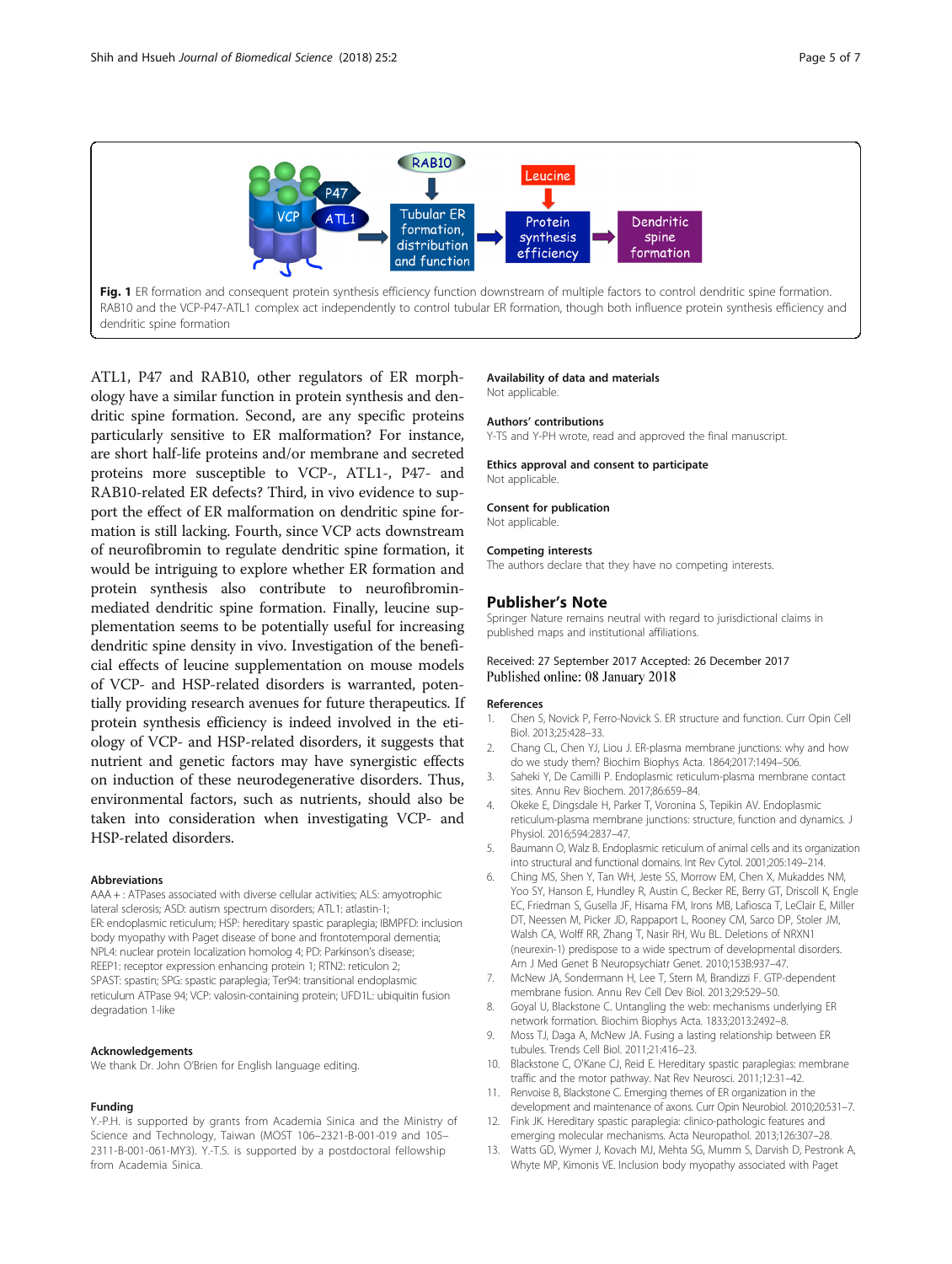<span id="page-5-0"></span>disease of bone and frontotemporal dementia is caused by mutant valosincontaining protein. Nat Genet. 2004;36:377–81.

- 14. Sieben A, Van Langenhove T, Engelborghs S, Martin JJ, Boon P, Cras P, De Deyn PP, Santens P, Van Broeckhoven C, Cruts M. The genetics and neuropathology of frontotemporal lobar degeneration. Acta Neuropathol. 2012;124:353–72.
- 15. Johnson JO, Mandrioli J, Benatar M, Abramzon Y, Van Deerlin VM, Trojanowski JQ, Gibbs JR, Brunetti M, Gronka S, Wuu J, Ding J, McCluskey L, Martinez-Lage M, Falcone D, Hernandez DG, Arepalli S, Chong S, Schymick JC, Rothstein J, Landi F, Wang YD, Calvo A, Mora G, Sabatelli M, Monsurro MR, Battistini S, Salvi F, Spataro R, Sola P, Borghero G, Galassi G, Scholz SW, Taylor JP, Restagno G, Chio A, Traynor BJ. Exome sequencing reveals VCP mutations as a cause of familial ALS. Neuron. 2010;68:857–64.
- 16. Koppers M, van Blitterswijk MM, Vlam L, Rowicka PA, van Vught PW, Groen EJ, Spliet WG, Engelen-Lee J, Schelhaas HJ, de Visser M, van der Kooi AJ, van der Pol WL, Pasterkamp RJ, Veldink JH, van den Berg LH. VCP mutations in familial and sporadic amyotrophic lateral sclerosis. Neurobiol Aging. 2012;33:837. e837-813
- 17. Gonzalez-Perez P, Woehlbier U, Chian RJ, Sapp P, Rouleau GA, Leblond CS, Daoud H, Dion PA, Landers JE, Hetz C, Brown RH. Identification of rare protein disulfide isomerase gene variants in amyotrophic lateral sclerosis patients. Gene. 2015;566:158–65.
- 18. Iossifov I, Ronemus M, Levy D, Wang Z, Hakker I, Rosenbaum J, Yamrom B, Lee YH, Narzisi G, Leotta A, Kendall J, Grabowska E, Ma B, Marks S, Rodgers L, Stepansky A, Troge J, Andrews P, Bekritsky M, Pradhan K, Ghiban E, Kramer M, Parla J, Demeter R, Fulton LL, Fulton RS, Magrini VJ, Ye K, Darnell JC, Darnell RB, Mardis ER, Wilson RK, Schatz MC, McCombie WR, Wigler M. De novo gene disruptions in children on the autistic spectrum. Neuron. 2012;74:285–99.
- 19. van de Warrenburg BP, Schouten MI, de Bot ST, Vermeer S, Meijer R, Pennings M, Gilissen C, Willemsen MA, Scheffer H, Kamsteeg EJ. Clinical exome sequencing for cerebellar ataxia and spastic paraplegia uncovers novel gene-disease associations and unanticipated rare disorders. Eur J Hum Genet. 2016;24:1460–6.
- 20. Manifava M, Smith M, Rotondo S, Walker S, Niewczas I, Zoncu R, Clark J, Ktistakis NT. Dynamics of mTORC1 activation in response to amino acids. elife. 2016;5:e19960.
- 21. Martinez G, Duran-Aniotz C, Cabral-Miranda F, Vivar JP, Hetz C. Endoplasmic reticulum proteostasis impairment in aging. Aging Cell. 2017;16:615–23.
- 22. Remondelli P, Renna M. The endoplasmic reticulum unfolded protein response in neurodegenerative disorders and its potential therapeutic significance. Front Mol Neurosci. 2017;10:187.
- 23. Shih YT, Hsueh YP. VCP and ATL1 regulate endoplasmic reticulum and protein synthesis for dendritic spine formation. Nat Commun. 2016;7:11020.
- 24. Meyer H, Bug M, Bremer S. Emerging functions of the VCP/p97 AAA-ATPase in the ubiquitin system. Nat Cell Biol. 2012;14:117–23.
- 25. Meyer H, Weihl CC. The VCP/p97 system at a glance: connecting cellular function to disease pathogenesis. J Cell Sci. 2014;127:3877–83.
- 26. Buchberger A, Schindelin H, Hanzelmann P. Control of p97 function by cofactor binding. FEBS Lett. 2015;589:2578–89.
- 27. Ye Y, Meyer HH, Rapoport TA. The AAA ATPase Cdc48/p97 and its partners transport proteins from the ER into the cytosol. Nature. 2001;414:652–6.
- 28. Jarosch E, Taxis C, Volkwein C, Bordallo J, Finley D, Wolf DH, Sommer T. Protein dislocation from the ER requires polyubiquitination and the AAA-ATPase Cdc48. Nat Cell Biol. 2002;4:134–9.
- 29. Dai RM, Chen E, Longo DL, Gorbea CM, Li CC. Involvement of valosincontaining protein, an ATPase co-purified with IkappaBalpha and 26 S proteasome, in ubiquitin-proteasome-mediated degradation of IkappaBalpha. J Biol Chem. 1998;273:3562–73.
- 30. Latterich M, Frohlich KU, Schekman R. Membrane fusion and the cell cycle: Cdc48p participates in the fusion of ER membranes. Cell. 1995;82:885–93.
- 31. Lavoie C, Chevet E, Roy L, Tonks NK, Fazel A, Posner BI, Paiement J, Bergeron JJ. Tyrosine phosphorylation of p97 regulates transitional endoplasmic reticulum assembly in vitro. Proc Natl Acad Sci U S A. 2000;97:13637–42.
- 32. Vedrenne C, Hauri HP. Morphogenesis of the endoplasmic reticulum: beyond active membrane expansion. Traffic. 2006;7:639–46.
- 33. Ju JS, Weihl CC. P97/VCP at the intersection of the autophagy and the ubiquitin proteasome system. Autophagy. 2010;6:283–5.
- 34. Tresse E, Salomons FA, Vesa J, Bott LC, Kimonis V, Yao TP, Dantuma NP, Taylor JP. VCP/p97 is essential for maturation of ubiquitin-containing autophagosomes and this function is impaired by mutations that cause IBMPFD. Autophagy. 2010;6:217–27.
- 35. Meyer HH, Wang Y, Warren G. Direct binding of ubiquitin conjugates by the mammalian p97 adaptor complexes, p47 and Ufd1-Npl4. EMBO J. 2002;21:5645–52.
- 36. Kondo H, Rabouille C, Newman R, Levine TP, Pappin D, Freemont P, Warren G. p47 is a cofactor for p97-mediated membrane fusion. Nature. 1997;388:75–8.
- 37. Meyer HH, Shorter JG, Seemann J, Pappin D, Warren G. A complex of mammalian ufd1 and npl4 links the AAA-ATPase, p97, to ubiquitin and nuclear transport pathways. EMBO J. 2000;19:2181–92.
- 38. Kano F, Kondo H, Yamamoto A, Tanaka AR, Hosokawa N, Nagata K, Murata M. The maintenance of the endoplasmic reticulum network is regulated by p47, a cofactor of p97, through phosphorylation by cdc2 kinase. Genes Cells. 2005;10:333–44.
- 39. Roy L, Bergeron JJ, Lavoie C, Hendriks R, Gushue J, Fazel A, Pelletier A, Morre DJ, Subramaniam VN, Hong W, Paiement J. Role of p97 and syntaxin 5 in the assembly of transitional endoplasmic reticulum. Mol Biol Cell. 2000;11:2529–42.
- 40. Bruderer RM, Brasseur C, Meyer HH. The AAA ATPase p97/VCP interacts with its alternative co-factors, Ufd1-Npl4 and p47, through a common bipartite binding mechanism. J Biol Chem. 2004;279:49609–16.
- 41. Guelly C, Zhu PP, Leonardis L, Papic L, Zidar J, Schabhuttl M, Strohmaier H, Weis J, Strom TM, Baets J, Willems J, De Jonghe P, Reilly MM, Frohlich E, Hatz M, Trajanoski S, Pieber TR, Janecke AR, Blackstone C, Auer-Grumbach M. Targeted high-throughput sequencing identifies mutations in atlastin-1 as a cause of hereditary sensory neuropathy type I. Am J Hum Genet. 2011;88:99-105.
- 42. Rismanchi N, Soderblom C, Stadler J, Zhu PP, Blackstone C. Atlastin GTPases are required for Golgi apparatus and ER morphogenesis. Hum Mol Genet. 2008;17:1591–604.
- 43. Hu J, Shibata Y, Zhu PP, Voss C, Rismanchi N, Prinz WA, Rapoport TA, Blackstone C. A class of dynamin-like GTPases involved in the generation of the tubular ER network. Cell. 2009;138:549–61.
- 44. Orso G, Pendin D, Liu S, Tosetto J, Moss TJ, Faust JE, Micaroni M, Egorova A, Martinuzzi A, McNew JA, Daga A. Homotypic fusion of ER membranes requires the dynamin-like GTPase atlastin. Nature. 2009;460:978–83.
- 45. Park SH, Zhu PP, Parker RL, Blackstone C. Hereditary spastic paraplegia proteins REEP1, spastin, and atlastin-1 coordinate microtubule interactions with the tubular ER network. J Clin Invest. 2010;120:1097–110.
- Sanderson CM, Connell JW, Edwards TL, Bright NA, Duley S, Thompson A, Luzio JP, Reid E. Spastin and atlastin, two proteins mutated in autosomaldominant hereditary spastic paraplegia, are binding partners. Hum Mol Genet. 2006;15:307–18.
- 47. Evans K, Keller C, Pavur K, Glasgow K, Conn B, Lauring B. Interaction of two hereditary spastic paraplegia gene products, spastin and atlastin, suggests a common pathway for axonal maintenance. Proc Natl Acad Sci U S A. 2006; 103:10666–71.
- 48. Connell JW, Lindon C, Luzio JP, Reid E. Spastin couples microtubule severing to membrane traffic in completion of cytokinesis and secretion. Traffic. 2009;10:42–56.
- 49. Mannan AU, Boehm J, Sauter SM, Rauber A, Byrne PC, Neesen J, Engel W. Spastin, the most commonly mutated protein in hereditary spastic paraplegia interacts with Reticulon 1 an endoplasmic reticulum protein. Neurogenetics. 2006;7:93–103.
- 50. O'Sullivan NC, Drager N, O'Kane CJ. Characterization of the drosophila Atlastin Interactome reveals VCP as a functionally related Interactor. J Genet Genomics. 2013;40:297–306.
- 51. Harris KM, Stevens JK. Dendritic spines of CA 1 pyramidal cells in the rat hippocampus: serial electron microscopy with reference to their biophysical characteristics. J Neurosci. 1989;9:2982–97.
- 52. Herms J, Dorostkar MM. Dendritic spine pathology in neurodegenerative diseases. Annu Rev Pathol. 2016;11:221–50.
- 53. Roeper J. Closing gaps in brain disease-from overlapping genetic architecture to common motifs of synapse dysfunction. Curr Opin Neurobiol. 2017;48:45–51.
- 54. Reig-Viader R, Sindreu C, Bayes A. Synaptic proteomics as a means to identify the molecular basis of mental illness: are we getting there? Prog Neuro-Psychopharmacol Biol Psychiatry. 2017;
- 55. Penzes P, Cahill ME, Jones KA, VanLeeuwen JE, Woolfrey KM. Dendritic spine pathology in neuropsychiatric disorders. Nat Neurosci. 2011;14:285–93.
- 56. Kulkarni VA, Firestein BL. The dendritic tree and brain disorders. Mol Cell Neurosci. 2012;50:10–20.
- 57. Tada T, Sheng M. Molecular mechanisms of dendritic spine morphogenesis. Curr Opin Neurobiol. 2006;16:95–101.
- 58. Lee SH, Sheng M. Development of neuron-neuron synapses. Curr Opin Neurobiol. 2000;10:125–31.